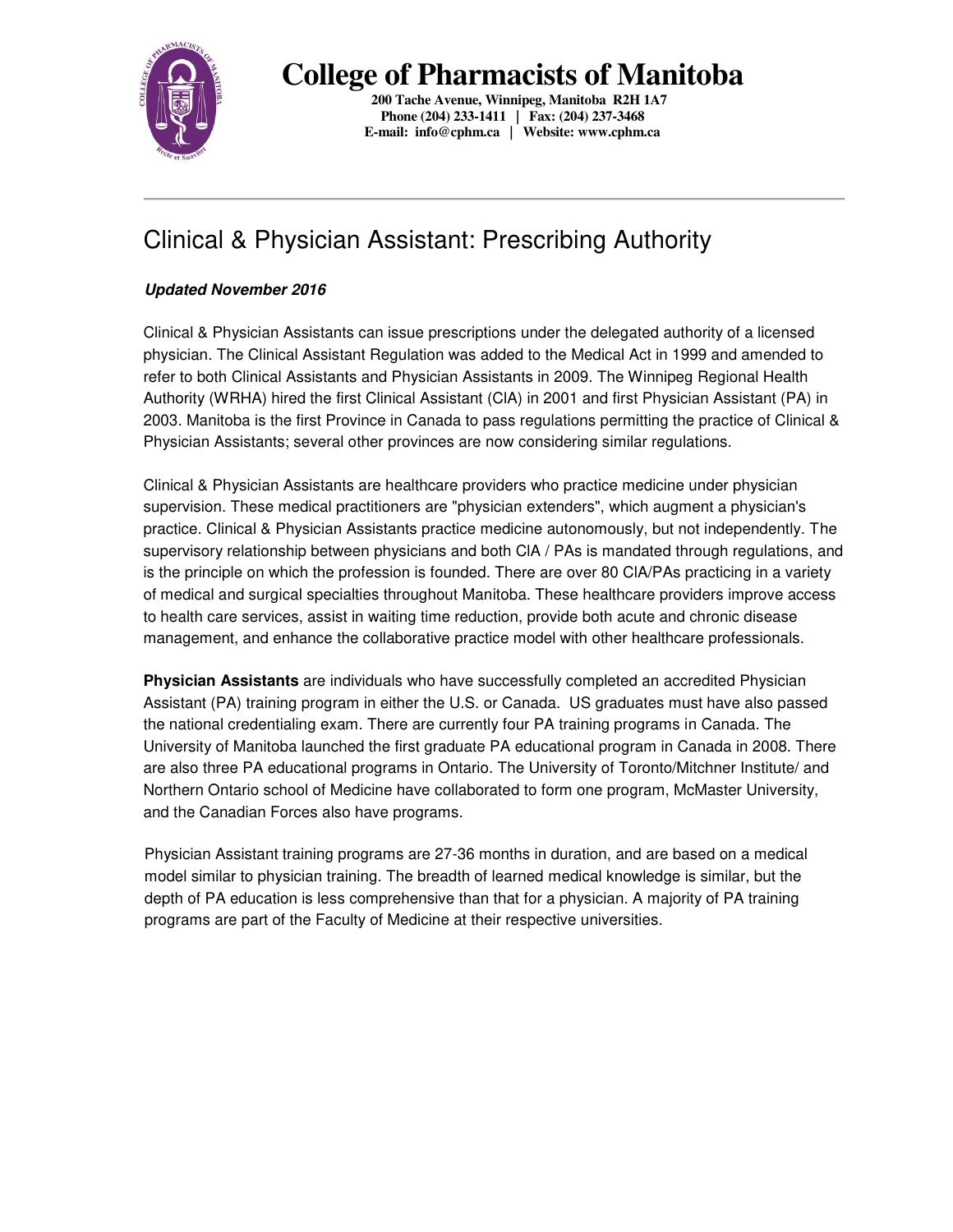**Clinical Assistants** are individuals whose credentials have been verified and applications approved by the College of Physicians & Surgeons of Manitoba (CPSM). They must then pass the Registered Clinical Assistant (RClA) Part I exam administered by the University of Manitoba. Applicants for registration as a ClA must meet the following requirements:

a) have a degree in medicine from a faculty of medicine acceptable to the council (CPSM); b) be licensed or registered to provide healthcare under an act of legislature; or c) be certified as an Emergency Medical Attendant level III (EMA III).

After orientation and training within a specific area of practice, the ClA may be required to complete the RClA Part II exam. The University of Manitoba, Division of Continuing Professional Development also administers this exam.

## **Legislation**

Clinical & Physician Assistants are registered pursuant to the Clinical & Physician Assistant Regulations (Regulation 183/99) of The Medical Act (C.C.S.M.C.M90). This permits registration of Clinical Assistants on the Clinical Assistant Register and Physician Assistants on the Physician Assistant Register. The ClA or PA must enter into a **contract of supervision** with a licensed physician(s), and a list of alternate supervising physicians must also be submitted and approved. In conjunction with the contract of supervision, the physician must submit a **detailed practice description** outlining the ClA or PA's duties and functions. These practice descriptions must be approved by the CPSM.

## **Information on the Prescription and DPIN Data Entry**

The authority to issue a prescription is outlined in section 16(1-3) of the Clinical Assistant & Physician Assistant Regulation. Clinical Assistants and Physician Assistants **cannot prescribe narcotics or controlled or targeted substances. The Federal Controlled Drug & Substances**  Act restricts this authority to prescribe these products to physicians, dentists, midwives, nurse practitioners, podiatrists and veterinary practitioners.

**The prescriptions from Clinical Assistants or Physician Assistants, with the exception of inpatients of a hospital, must include all the usual prescribing information plus the:**

- **name and signature of the ClA or PA followed by the designation ClA or PA**
- **contact telephone number for the ClA or PA,**
- **name of the Supervising Physician, and**
- **treatment goal and/or diagnosis and/or clinical indication.**